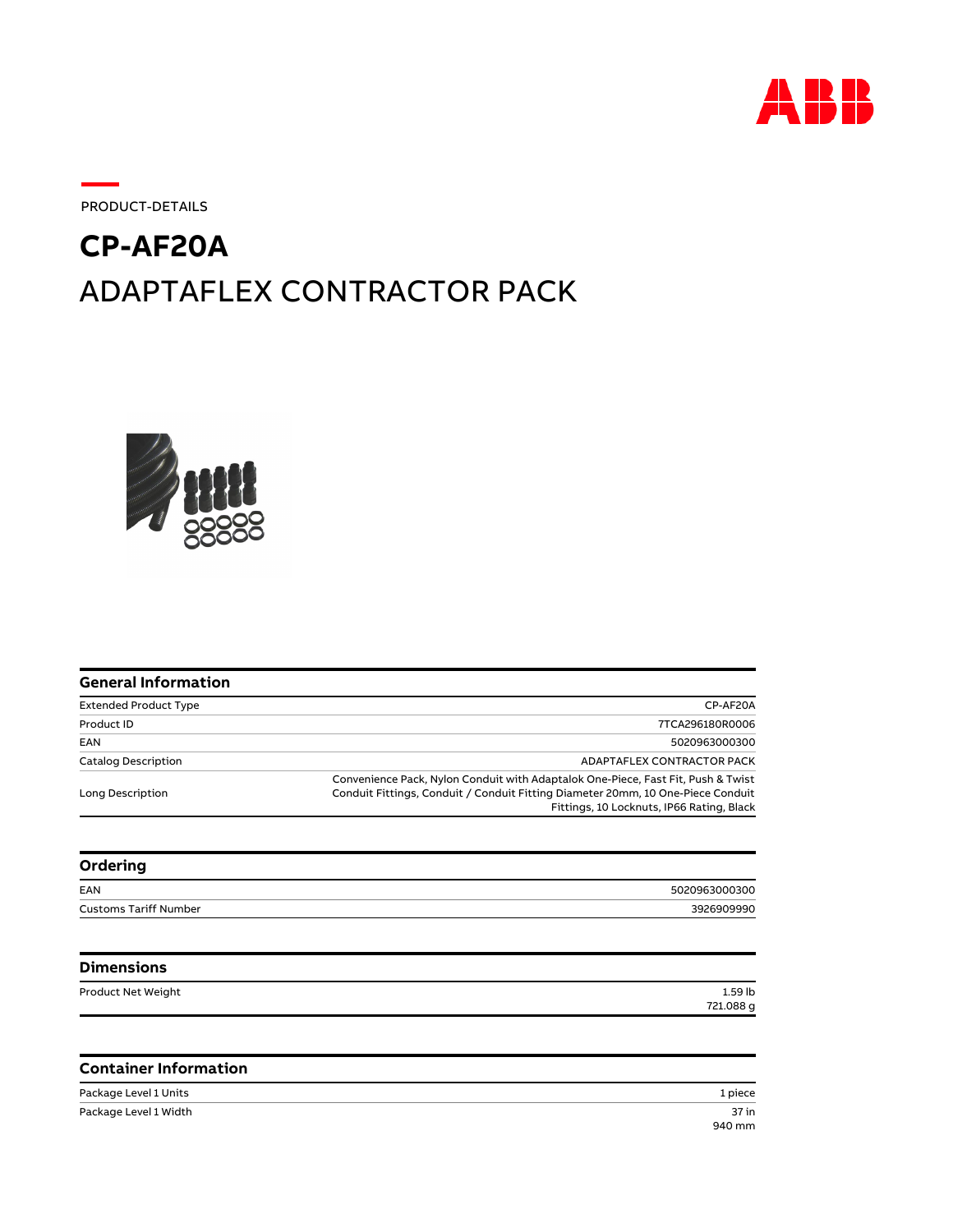| Package Level 1 Height  | $17$ in  |
|-------------------------|----------|
|                         | 432 mm   |
| Package Level 1 Depth / | $17$ in  |
| Length                  | 432 mm   |
| Package Level 2 Units   | 10 piece |
| Package Level 2 Width   | $37$ in  |
|                         | 940 mm   |
| Package Level 2 Height  | $17$ in  |
|                         | 432 mm   |
| Package Level 2 Depth / | $17$ in  |
| Length                  | 432 mm   |

## **Additional Information**

| Application                | Convenience Pack with Conduit, Fittings, and Locknuts |
|----------------------------|-------------------------------------------------------|
| Brand / Label              | Adaptaflex                                            |
| Color                      | <b>Black</b>                                          |
| <b>Insulation Material</b> | <b>IP66</b>                                           |
| Material                   | Nylon                                                 |
| <b>Number of Batteries</b> | $\Omega$                                              |
| <b>Product Name</b>        | PLASTIC CONDUIT WITH FITTINGS                         |
| Product Type               | <b>Contractor Convience Pack</b>                      |
| Size                       | 20mm Conduit and Fitting                              |
| <b>UPC</b>                 | 786210303659                                          |

| <b>Certificates and Declarations (Document Number)</b> |                 |  |
|--------------------------------------------------------|-----------------|--|
| Data Sheet, Technical<br>Information                   | CP-AF20A        |  |
| Declaration of<br>Conformity - CE                      | 9AKK107492A9618 |  |
| Instructions and<br>Manuals                            | CP-AF20A        |  |

| <b>Classifications</b>                       |                                       |  |
|----------------------------------------------|---------------------------------------|--|
| <b>UNSPSC</b>                                | 39121421                              |  |
| <b>WEEE Category</b>                         | Product Not in WEEE Scope             |  |
| <b>IDEA Granular Category</b><br>Code (IGCC) | 4586 >> Electrical connector assembly |  |

## **Categories**

Low Voltage Products and Systems → Installation Products → Cable Protection, Explosion Proof and Lighting → Flexible Cable Protection Systems